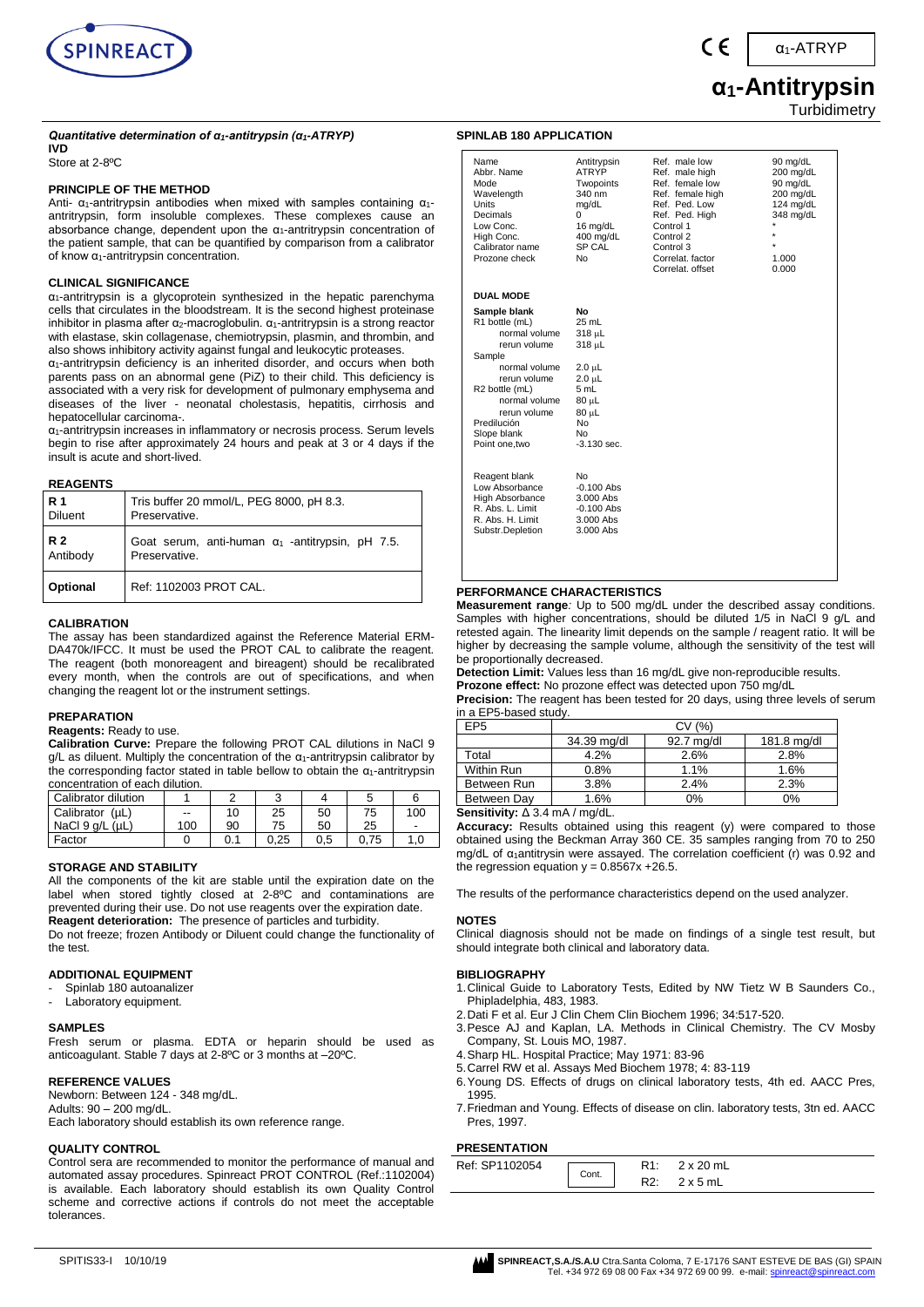

α1-ATRYP

# **α1-Antitripsina** Turbidimetría

#### *Determinación cuantitativa de α1-Antitripsina (α1-ATRYP)* **IVD**

Conservar a 2-8ºC

# **PRINCIPIO DEL METODO**

Los anticuerpos  $\alpha_1$ -antitripsina forman compuestos insolubles cuando se combinan con la α<sub>1</sub>-antitripsina de la muestra del paciente, ocasionando un cambio de absorbancia proporcional a la concentración de α1 antitripsina en la muestra, y que puede ser cuantificada por comparación con un calibrador de α1-antitripsina de concentración conocida.

#### **SIGNIFICADO CLINICO**

La α1-antitripsina es una glicoproteína sintetizada por las células del parénquima hepático y liberada al torrente circulatorio. Es el inhibidor de proteasas más importante del plasma, después de la α2-macroglobulina. La α1-antitripsina reacciona fuertemente con la elastasa, colágenasa de la piel, quimiotripsina, plasmina y trombina, y también muestra actividad inhibidora frente a proteasas de leucocitos y hongos.

La deficiencia de α1-antitripsina es un problema hereditario, y aparece cuando ambos progenitores transfieren el gen anormal (PiZ) al recién nacido. Esta deficiencia está asociada a un elevado riesgo de desarrollo de enfisema pulmonar y enfermedades hepáticas como la colestasis neonatal, hepatitis, cirrosis y carcinoma hepatocelular.

El aumento de la α1-antitripsina es consecuencia de inflamación o procesos necróticos. Su nivel en suero empieza a aumentar aproximadamente después de 24 horas de iniciar el proceso y alcanza un máximo a les 3-4 horas del inicio.

#### **REACTIVOS**

| R 1             | Tampón tris 20 mmol/L, PEG 8000, pH, 8,3.                |
|-----------------|----------------------------------------------------------|
| Diluyente       | Conservante.                                             |
| R 2             | Suero de cabra, $\alpha_1$ -antitripsina humana, pH 7,5. |
| Anticuerpo      | Conservante.                                             |
| <b>Opcional</b> | Ref: 1102003 PROT CAL.                                   |

#### **CALIBRACIÓN**

El ensayo está calibrado frente al Material de Referencia ERM-DA470k/IFCC. Debe utilizarse el PROT CAL para la Calibración. El reactivo (tanto monoreactivo como bireactivo) se debe recalibrar cada mes, cuando los controles están fuera de especificaciones, y cuando el lote de reactivo o la configuración del instrumento cambia.

#### **PREPARACION**

**Reactivos:** Listos para el uso.

**Curva de Calibración:** Preparar las siguientes diluciones del PROT CAL en NaCl 9 g/L como diluyente. Para obtener las concentraciones de cada dilución del calibrador, multiplicar la concentración de α1-ATRYP del calibrador por el factor correspondiente indicado en la tabla:

| Dilución calibrador     |     |    |      |     |      |     |
|-------------------------|-----|----|------|-----|------|-----|
| Calibrador (µL)         | $-$ |    | 25   | 50  | 75   | 100 |
| NaCl $9$ q/L ( $\mu$ L) | 100 | 90 | 75   | 50  | 25   | -   |
| Factor                  |     |    | 0.25 | 0.5 | 0.75 | 1.0 |

#### **CONSERVACION Y ESTABILIDAD**

Todos los componentes del kit son estables hasta la fecha de caducidad cuando se mantienen los viales bien cerrados a 2-8ºC, y se evita la contaminación durante su uso. No utilizar reactivos que hayan sobrepasado la fecha de caducidad.

**Indicadores de deterioro**: Presencia de partículas y turbidez.

No congelar; la congelación del Anticuerpo o Diluyente puede afectar la funcionalidad de los mismos.

#### **MATERIAL ADICIONAL**

Autoanalizador Spinlab 180

- Equipamiento habitual de laboratorio.

#### **MUESTRAS**

Suero o plasma fresco, recogido con citrato sódico como anticoagulantes. Estable 7 días a 2-8ºC o 3 meses a -20ºC.

No utilizar muestras altamente hemolizadas o lipémicas.

# **VALORES DE REFERENCIA**

Recién nacidos: 124 – 348 mg/dL.

# Adultos: 90 – 200 mg/dL.

Es recomendable que cada laboratorio establezca sus propios valores de referencia.

#### **CONTROL DE CALIDAD**

Se recomienda utilizar sueros control para controlar los ensayos tanto en procedimiento manual como en automático. Spinreact dispone del PROT CONTROL Ref: 1102004.

Cada laboratorio debería establecer su propio Control de Calidad y establecer correcciones en el caso de que los controles no cumplan con las tolerancias exigidas.

| Nombre<br>Nombre abreviado<br>Modo<br>Long. ondas<br>Unidades<br><b>Decimales</b><br>Conc. Inferior<br>Conc. Superior<br>Calibrador<br>Chequeo prozona                                                            | Antitripsina<br><b>ATRYP</b><br>Twopoint<br>340 nm<br>mg/dL<br>0<br>$16$ mg/dL<br>400 mg/dL<br>CAL PS<br>No            | Ref. Hombre Inf.<br>Ref. Hombre Sup.<br>Ref. Mujer Inf.<br>Ref. Mujer Sup.<br>Ref. Ped. Inf.<br>Ref. Ped. Sup.<br>Val.pánico bajo<br>Val.pánico alto<br>Control 1<br>Control 2<br>Control 3<br>Factor correl.<br>Offset de correl. | 90 mg/dL<br>$200$ mg/dL<br>90 mg/dL<br>200 mg/dL<br>124 mg/dL<br>348 mg/dL<br>*<br>×.<br>sk.<br>*<br>×.<br>1.000<br>0.000 |
|-------------------------------------------------------------------------------------------------------------------------------------------------------------------------------------------------------------------|------------------------------------------------------------------------------------------------------------------------|------------------------------------------------------------------------------------------------------------------------------------------------------------------------------------------------------------------------------------|---------------------------------------------------------------------------------------------------------------------------|
| <b>MODO DUAL</b>                                                                                                                                                                                                  |                                                                                                                        |                                                                                                                                                                                                                                    |                                                                                                                           |
| <b>Blanco muestra</b><br>Frasco R1 (mL)<br>Vol. normal<br>Vol. repet.<br>Muestra<br>Vol. normal<br>Vol. repet.<br>Frasco R2 (mL)<br>Vol. normal<br>Vol. repet.<br>Predilución<br>Pendiente Blco.<br>1er, 2º punto | No<br>25 mL<br>318 µL<br>318 µL<br>$2.0 \mu L$<br>$2.0$ $\mu$ L<br>5 mL<br>80 µL<br>80 µL<br>No<br>No<br>$-3.130$ sec. |                                                                                                                                                                                                                                    |                                                                                                                           |
| Blanco reactivo<br>Absorbancia inf.<br>Absorbancia sup.<br>Lim.Inf. Abs. React.<br>Lim.Sup. Abs. React.<br>Agotam. sustrato                                                                                       | No<br>$-0.100$ Abs<br>3.000 Abs<br>$-0.100$ Abs<br>3.000 Abs<br>3.000 Abs                                              |                                                                                                                                                                                                                                    |                                                                                                                           |

#### **CARACTERISTICAS DEL METODO**

**Rango de medida***:* hasta 500 mg/dL en las condiciones descritas del ensayo. Las muestras con valores superiores deben diluirse 1/5 con NaCl 9 g/L y ensayarse de nuevo. El intervalo de medida depende de la relación muestra/reactivo. Disminuyendo el volumen de muestra, se aumenta el límite superior del intervalo de medida, aunque se reduce la sensibilidad.

**Límite de detección***:* valores por debajo de 16 mg/dL dan lugar a resultados poco reproducibles*.*

**Efecto prozona:** No se observa hasta valores de 1000 mg/dL.

**Precisión:** El reactivo ha sido probado durante 20 días con tres niveles diferentes de suero en un estudio basado en las normas EP5 (NCCLS).

| EP <sub>5</sub>                       | CV (%)      |            |             |  |  |  |  |
|---------------------------------------|-------------|------------|-------------|--|--|--|--|
|                                       | 34.39 mg/dl | 92.7 mg/dl | 181.8 mg/dl |  |  |  |  |
| Total                                 | 4.2%        | 2.6%       | 2.8%        |  |  |  |  |
| Intra-series                          | 0.8%        | 1.1%       | 1.6%        |  |  |  |  |
| Entre-series                          | 3.8%        | 2.4%       | 2.3%        |  |  |  |  |
| Entre-días                            | 1.6%        | 0%         | $0\%$       |  |  |  |  |
| Constabilidad: A.O. A.me A. Logardall |             |            |             |  |  |  |  |

**Sensibilidad:** 3.4 mA / mg/dL.

**Exactitud:** El comportamiento de este método (y) fue comparado con el método Beckman Array 360 CE. 35 muestras de concentraciones de α<sub>1</sub>antitripsina entre 70 y 250 mg/dL fueron analizadas con ambos métodos.

El coeficiente de regresión (r) fue de 0,92 y la ecuación de la recta de regresión  $y = 0.8567x + 26,5$ .

Las características del método pueden variar según el analizador utilizado.

#### **NOTAS**

El diagnóstico clínico no debe realizarse únicamente con los resultados de un único ensayo, sino que debe considerarse al mismo tiempo los datos clínicos del paciente.

#### **BIBLIOGRAFIA**

- 1.Clinical Guide to Laboratory Tests, Edited by NW Tietz W B Saunders Co., Phipladelphia, 483, 1983.
- 2.Dati F et al. Eur J Clin Chem Clin Biochem 1996; 34:517-520.
- 3.Pesce AJ and Kaplan, LA. Methods in Clinical Chemistry. The CV Mosby Company, St. Louis MO, 1987.
- 4.Sharp HL. Hospital Practice; May 1971: 83-96
- 5.Carrel RW et al. Assays Med Biochem 1978; 4: 83-119
- 6.Young DS. Effects of drugs on clinical laboratory tests, 4th ed. AACC Pres, 1995.
- 7.Friedman and Young. Effects of disease on clin. laboratory tests, 3tn ed. AACC Pres, 1997.

#### **PRESENTACION**

| .              |       |     |                  |
|----------------|-------|-----|------------------|
| Ref: SP1102054 | Cont. |     | $2 \times 20$ mL |
|                |       | R2: | $2 \times 5$ mL  |

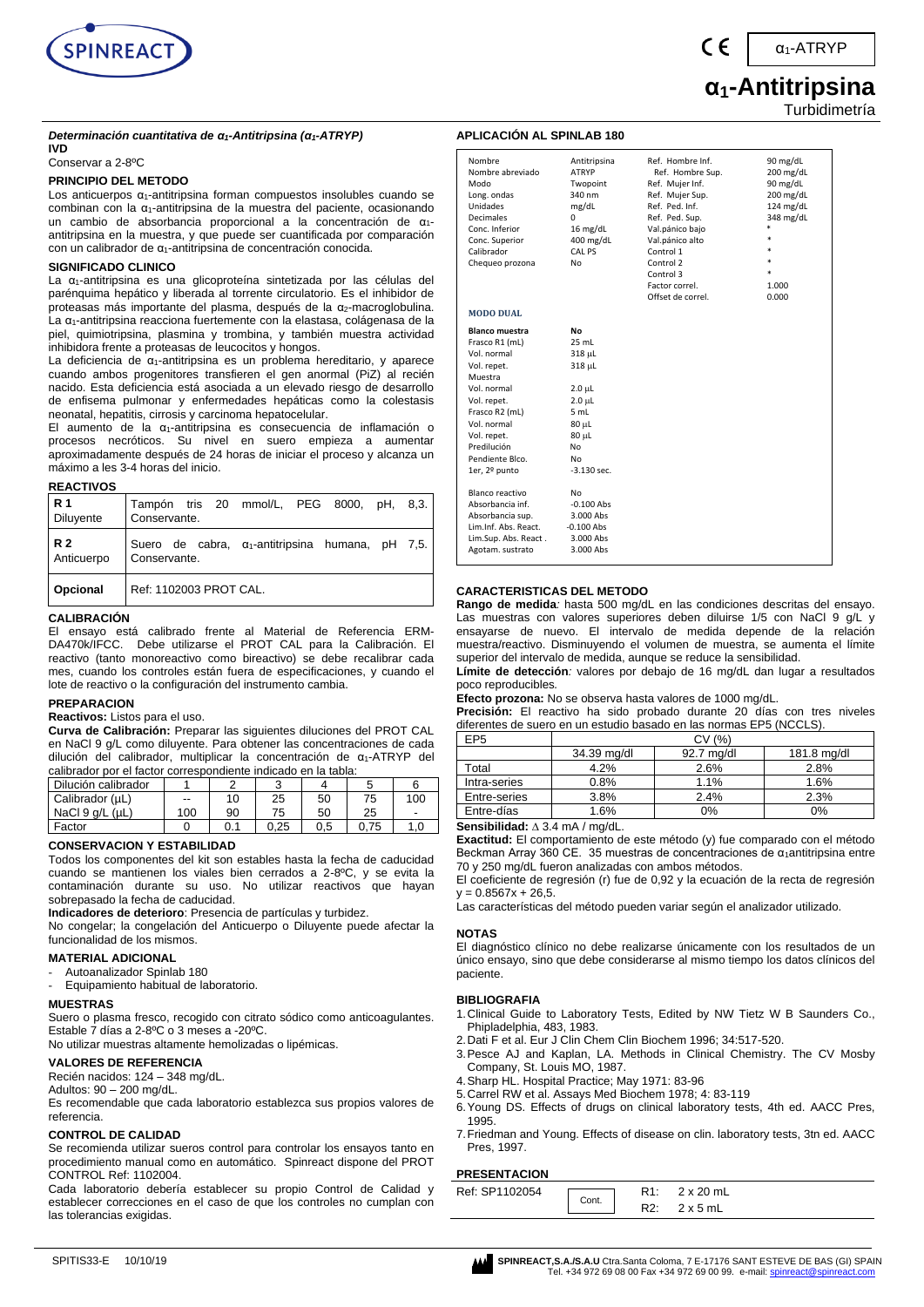

#### *Détermination quantitative de α1-antitrypsine (α1-ATRYP)* **IVD**

Conserver à 2 - 8ºC.

#### **USAGE RECOMMANDÉ**

Essai turbidimétrique pour la quantification de  $\alpha_1$ -antitrypsine en sérum ou plasma humain.

#### **PRINCIPE DE LA MÉTHODE**

Les anticorps  $α_1$ -antitrypsine forment des composés insolubles quand ils sont associés avec l'α1-antitrypsine de l'échantillon du patient, occasionnant un changement d'absorbance proportionnel à la concentration d'α1-antitrypsine dans l'échantillon, et qui peut être quantifiée par comparaison avec un calibreur d'α1-antitrypsine de concentration connue.

#### **SIGNIFICATION CLINIQUE**

L'α1-antitrypsine est une glycoprotéine synthétisée par les cellules du parenchyme hépatique et libérée dans la circulation sanguine. C'est l'inhibiteur de protéases le plus important du plasma, après l'α2-macroglobuline. L'α1antitrypsine réagit fortement avec l'élastase, collagénase de la peau, chimiotrypsine, plasmine et thrombine, et montre également une activité inhibitrice face aux protéases de leucocytes et de champignons.

La déficience en  $\alpha_1$ -antitrypsine est un problème héréditaire, et elle apparaît quand les deux parents transfèrent le gène anormal (PiZ) au nouveau-né. Cette déficience est associée à un risque élevé de développement d'emphysème pulmonaire et de maladies hépatiques telles que la cholestase néonatale, hépatite, cirrhose et carcinome hépatocellulaire.

L'augmentation de l' $\alpha_1$ -antitrypsine est la conséquence d'une inflammation ou de processus nécrotiques. Leur niveau en sérum commence à augmenter environ 24 heures après le début du processus et atteint un maximum 3-4 heures après le début.

# **RÉACTIFS**

| Diluant (R1)   | Tampon tris 20 mmol/L, PEG 8000, pH, 8,3.<br>Conservateur.                  |
|----------------|-----------------------------------------------------------------------------|
| Anticorps (R2) | Sérum de chèvre, $\alpha_1$ -antitrypsine humaine, pH 7,5.<br>Conservateur. |
| En option:     | Réf : 1102003 PROT CAL                                                      |

#### **ÉTALONNAGE**

L'essai est étalonné par rapport au matériel de référence ERM-DA470k/IFCC. Pour l'étalonnage il faut utiliser le PROT CAL. Le réactif (aussi bien monoréactif que biréactif) doit être recalibré tous les mois, quand les contrôles sont en dehors des spécifications, et quand le lot de réactif ou la configuration de l'instrument change

# **PRÉPARATION**

## **Réactifs :** Prêt à l'usage.

Courbe d'étalonnage: Préparer les dilutions suivantes du Calibrateur α1 antitrypsine dans NaCl 9 g/L. Pour la concentration de chaque dilution de α1 antitrypsine, multiplier le concentration du calibrateur par le facteur correspondant indiqué dans le tableau:

| Dilution calibrateur    |     |    |      |     |      |     |
|-------------------------|-----|----|------|-----|------|-----|
| Calibrateur (µL)        | $-$ | 10 | 25   | 50  | 75   | 100 |
| NaCl $9$ q/L ( $\mu$ L) | 100 | 90 | 75   | 50  | 25   |     |
| Facteur                 |     |    | 0.25 | 0.5 | 0.75 |     |

#### **CONSERVATION ET STABILITÉ**

Tous les composants du kit sont stables jusqu'à la date d'expiration quand les flacons sont gardés bien fermés à 2-8ºC, et que la contamination est évitée au cours de leur utilisation. Ne pas utiliser de réactifs qui ont dépassé la date d'expiration.

**Indicateurs de détérioration :** Présence de particules et de turbidité. Ne pas congeler, la congélation de l'anticorps ou du diluant peut affecter leur

fonctionnalité.

# **MATÉRIEL SUPPLÉMENTAIRE**

Auto-analyseur SPINLAB 180 Equipement classique de laboratoire.

#### **ÉCHANTILLONS**

Sérum ou plasma frais, recueilli avec citrate sodique comme anticoagulants. Stable 7 jours à 2-8°C ou 3 mois à -20°C. Ne pas utiliser d'échantillons fortement hémolysés ou lypémiques.

#### **VALEURS DE RÉFÉRENCE<sup>2</sup>**

Nouveaux nés : 124 – 348 mg/dL.

Adultes : 90 – 200 mg/dL.

# Chaque laboratoire devrait établir ses propres valeurs de référence.

#### **REMARQUES**

1. Le diagnostic clinique ne doit pas être réalisé uniquement avec les résultats d'un seul essai, mais doit également tenir compte des données cliniques du patient.

#### **APPLICATION AU SPINLAB 180**

| Name<br>Abbr. Name<br>Mode<br>Wavelength<br>Units<br><b>Decimals</b><br>Low Conc.<br>High Conc.<br>Calibrator name<br>Prozone check | Antitrypsin<br><b>ATRYP</b><br>Twopoints<br>340 nm<br>mg/dL<br>$\Omega$<br>$16 \text{ mg/dL}$<br>$400$ mg/dL<br><b>SP CAL</b><br>N <sub>0</sub> | Ref. male low<br>Ref. male high<br>Ref. female low<br>Ref. female high<br>Ref. Ped. Low<br>Ref. Ped. High<br>Control 1<br>Control 2<br>Control 3<br>Correlat. factor<br>Correlat. offset | $90 \text{ mg/dL}$<br>$200 \text{ mg/dL}$<br>90 mg/dL<br>$200 \text{ mg/dL}$<br>$124$ mg/dL<br>$348 \text{ mg/dL}$<br>*<br>÷.<br>ź.<br>1.000<br>0.000 |
|-------------------------------------------------------------------------------------------------------------------------------------|-------------------------------------------------------------------------------------------------------------------------------------------------|------------------------------------------------------------------------------------------------------------------------------------------------------------------------------------------|-------------------------------------------------------------------------------------------------------------------------------------------------------|
| <b>DUAL MODE</b>                                                                                                                    |                                                                                                                                                 |                                                                                                                                                                                          |                                                                                                                                                       |
| Sample blank                                                                                                                        | N <sub>0</sub>                                                                                                                                  |                                                                                                                                                                                          |                                                                                                                                                       |
| R1 bottle (mL)                                                                                                                      | $25$ mL                                                                                                                                         |                                                                                                                                                                                          |                                                                                                                                                       |
| normal volume                                                                                                                       | 318 µL                                                                                                                                          |                                                                                                                                                                                          |                                                                                                                                                       |
| rerun volume                                                                                                                        | 318 µL                                                                                                                                          |                                                                                                                                                                                          |                                                                                                                                                       |
| Sample                                                                                                                              |                                                                                                                                                 |                                                                                                                                                                                          |                                                                                                                                                       |
| normal volume                                                                                                                       | $2.0 \mu L$                                                                                                                                     |                                                                                                                                                                                          |                                                                                                                                                       |
| rerun volume                                                                                                                        | $2.0 \mu L$                                                                                                                                     |                                                                                                                                                                                          |                                                                                                                                                       |
| R <sub>2</sub> bottle (mL)                                                                                                          | 5mL                                                                                                                                             |                                                                                                                                                                                          |                                                                                                                                                       |
| normal volume                                                                                                                       | $80 \mu L$                                                                                                                                      |                                                                                                                                                                                          |                                                                                                                                                       |
| rerun volume                                                                                                                        | $80 \mu L$                                                                                                                                      |                                                                                                                                                                                          |                                                                                                                                                       |
| Predilución                                                                                                                         | No                                                                                                                                              |                                                                                                                                                                                          |                                                                                                                                                       |
| Slope blank                                                                                                                         | N <sub>0</sub>                                                                                                                                  |                                                                                                                                                                                          |                                                                                                                                                       |
| Point one, two                                                                                                                      | $-3.130$ sec.                                                                                                                                   |                                                                                                                                                                                          |                                                                                                                                                       |
| Reagent blank                                                                                                                       | N <sub>0</sub>                                                                                                                                  |                                                                                                                                                                                          |                                                                                                                                                       |
| Low Absorbance                                                                                                                      | $-0.100$ Abs                                                                                                                                    |                                                                                                                                                                                          |                                                                                                                                                       |
| <b>High Absorbance</b>                                                                                                              | 3.000 Abs                                                                                                                                       |                                                                                                                                                                                          |                                                                                                                                                       |
| R. Abs. L. Limit                                                                                                                    | $-0.100$ Abs                                                                                                                                    |                                                                                                                                                                                          |                                                                                                                                                       |
| R. Abs. H. Limit                                                                                                                    | 3.000 Abs                                                                                                                                       |                                                                                                                                                                                          |                                                                                                                                                       |
| Substr.Depletion                                                                                                                    | 3.000 Abs                                                                                                                                       |                                                                                                                                                                                          |                                                                                                                                                       |

 $\epsilon$ 

#### **CONTRÔLE DE QUALITÉ**

Il est recommandé d'utiliser des sérums de contrôle, afin de contrôler les essais aussi bien lors de procédures manuelles qu'automatiques. Spinreact dispose du PROT CONTROL Réf : 1102004. Chaque laboratoire doit établir son propre Contrôle de Qualité et des corrections en cas de non-conformité des contrôles en termes de tolérances exigées.

#### **CARACTÉRISTIQUES DE LA MÉTHODE**

- **1.Limite de linéarité :** jusqu'à 500 mg/dL dans les conditions décrites de l'essai. Les échantillons avec des valeurs supérieures doivent être dilués 1/5 avec NaCl 9 g/L et testés à nouveau. L'intervalle de mesure dépend du rapport échantillon/réactif. En réduisant le volume d'échantillon, on augmente la limite supérieure de l'intervalle de mesure, même si la sensibilité est réduite.
- **2.Limite de détection :** les valeurs en dessous de 16 mg/dL entraînent des résultats peu reproductibles.
- **3.Sensibilité :** 3,4 mA / mg/dL.
- **4.Effet prozone :** Aucun effet prozone n'a été observé jusqu'à des valeurs de 1000 mg/dL.
- **5***.***Précision :** Le réactif a été testé pendant 20 jours avec trois niveaux de sérum différents dans une étude basée sur les normes EP5 (NCCLS).

| EP5                 | CV (%)      |            |             |  |  |
|---------------------|-------------|------------|-------------|--|--|
|                     | 34,39 mg/dL | 92,7 mg/dL | 181,8 mg/dL |  |  |
| Total               | 4.2%        | 2,6%       | 2.8%        |  |  |
| Pendant l'exécution | 0,8%        | 1.1%       | 1.6%        |  |  |
| Entre l'exécution   | 3.8%        | 2.4%       | 2,3%        |  |  |
| Entre jours         | $.6\%$      | 0%         | 0%          |  |  |

**6. Exactitude :** Le comportement de cette méthode (y) a été comparé avec la méthode Beckman Array 360 CE. 35 échantillons de concentrations de α1antitrypsine entre 70 et 250 mg/dL ont été analysés avec les deux méthodes. Le coefficient de régression (r) a été de 0,92 et l'équation de la droite de régression  $y = 0.84x + 26.5$ .

Les caractéristiques de la méthode peuvent varier selon l'analyseur utilisé.

#### **BIBLIOGRAPHIE**

- 1.Clinical Guide to Laboratory Tests, Edited by NWTietz W B Saunders Co., Phipladelphia, 483, 1983.
- 2.Dati F et al. Eur J Clin Chem Clin Biochem 1996; 34:517-520.
- 3.PesceAJ and Kaplan, LA. Methods in Clinical Chemistry. The CV Mosby Company, St. Louis MO, 1987.
- 4.Sharp HL. Hospital Practice; May 1971: 83-96
- 5.Carrel RW et al. Assays Med Biochem 1978; 4: 83-119
- 6.Young DS. Effects of drugs on clinical laboratory tests, 4th ed. AACC Pres, 1995.
- 7.Friedman and Young. Effects of disease on clin. laboratory tests, 3tn ed. AACC Pres, 1997.

# **PRÉSENTATION**

| , NLVLNIAIIVIN |       |                 |
|----------------|-------|-----------------|
| Ref: SP1102054 | Cont. | 2 x 20 mL       |
|                |       | $2 \times 5$ mL |

SPINREACT, S.A./S.A.U. Ctra. Santa Coloma, 7 E-17176 SANT ESTEVE DE BAS (GI) SPAIN **SPINREACT, S.A./S.A.U.** Ctra. Santa Coloma, 7 E-17176 SANT ESTEVE DE BAS (GI) SPAIN Tel. +34 972 69 08 00 Fax +34 972 69 00 99 e-mail: spinreact@spinreact.com

# **α1-antitrypsine**

**Turbidimétrie**